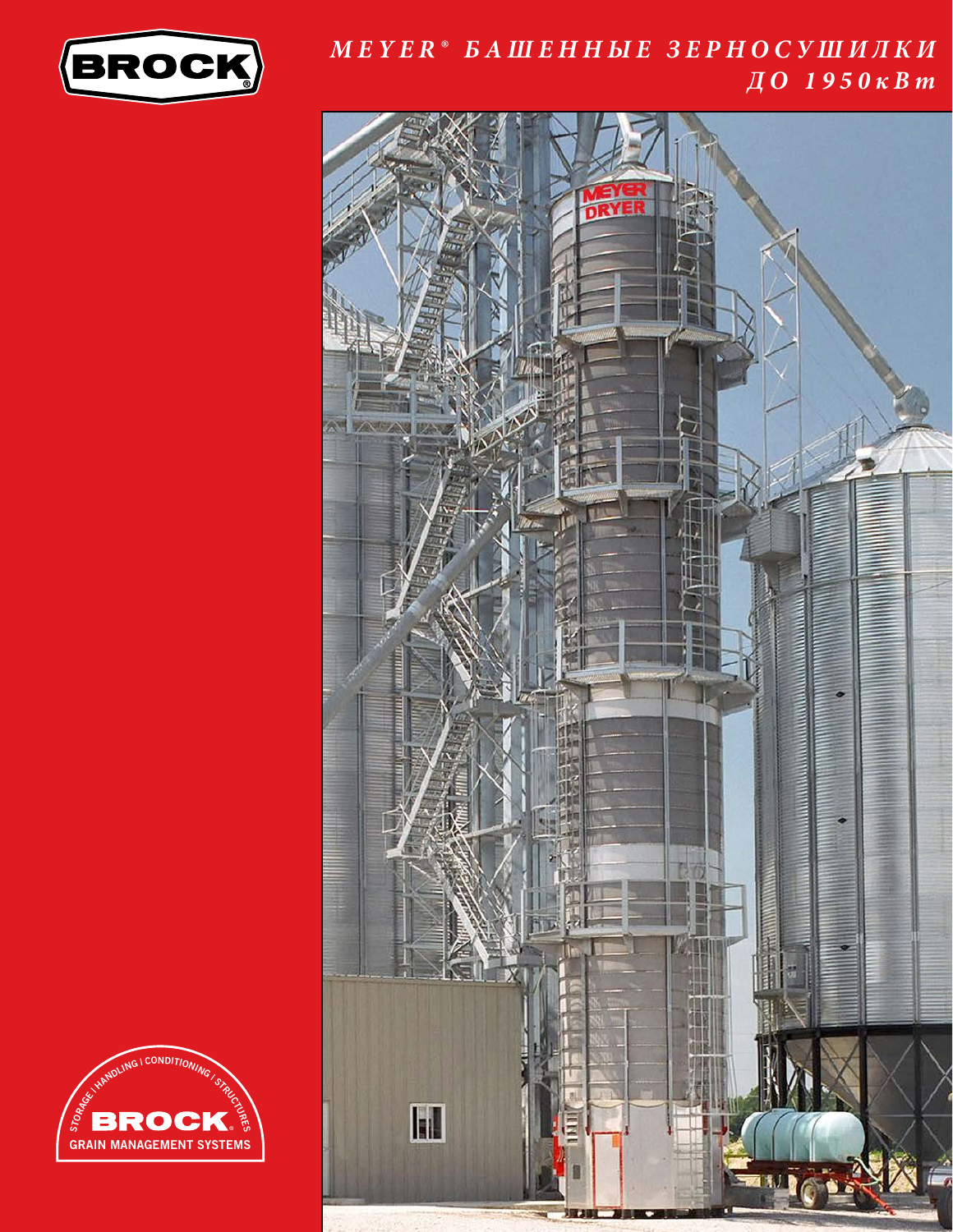

# *MEYER ENERGY MISER ®*

*БАШЕННЫЕ ЗЕРНОСУШИЛКИ*

## **Proven, Fuel Efficient Technology For Continuous Flow Grain Drying**

For continuous flow grain drying, Brock's MEYER ENERGY MISER® Tower Grain Dryer provides proven, fuel-efficient technology you can count on for drying duties. This Brock dryer offers capacities ranging from 1,000 to 2,650 bushels per hour with five points of moisture removal.

- Full heat drying for maximum capacity through the dryer.
- Pressure heat with suction cooling for maximum efficiency and capacity (saves up to 25% in fuel costs).
- Pressure heat with pressure cooling for some crops like sunflowers and milo where heat recycling is not desired.

 Brock's line of tower dryers also provides the advantage of being able to use height as an option for adding drying capacity without increasing the size of your dryer's ground footprint in your facility.

# **Multi-Mode Drying**

All MEYER ENERGY MISER Tower Grain Dryers utilize multi-mode drying. Producers can choose:

These Brock dryers can handle:

- Standard grains.
- Sensitive grains.
- Volatile grains.
- Small grains (with the use of optional .062-inch perforation galvanized screens).

Few dryers can handle the wide variety of grains like Brock's MEYER ENERGY MISER Dryers without having to make time-consuming physical modifications.

## **Дилтали и функции:**

#### **WET GRAIN GARNER BIN**

Incoming grain is buffered for even distribution to the drying columns.

#### **NARROWER COLUMNS AT THE TOP**

Narrower width grain columns used at the top of the dryer increase air flow on the wettest grain to start the drying process sooner.

#### **STAINLESS STEEL SCREENS**

Wall screens are standard .094-inch perforation stainless steel outside and .078-inch perforation galvanized steel inside. Optional .078-inch perforation stainless steel outside screens are available to confine particulates for cleaner dryer operations. Optional .062 inch perforation galvanized screens are available for small grains.

#### **ACCESS PLATFORMS**

Access platforms with safety handrails extend around the tower dryer.

#### **DOUBLE-INLET CENTRIFUGAL FANS**

Industrial-grade, double-wide/double-inlet (DWDI) centrifugal wheels quietly deliver more air while using less horsepower. Fan unit is accessible from ground level for easy maintenance.

#### **FULL FLAME-WALL BURNER**

Brock's "full flame-wall" burner provides a generous flame surface and distributes heat evenly to the drying air. This aerodynamic, fuel-efficient burner provides uniform plenum temperatures to help maintain top grain quality. An all-stainless steel burner is standard on the MEYER 2650S and optional on other MEYER Dryer models.

#### **UNOBSTRUCTED GRAIN COLUMNS**

Grain entering Brock's MEYER ENERGY MISER Tower Dryer has an unobstructed gravity flow to the bottom of the tower. Fresh air along with electrical conduits and gas piping enter at the bottom of the dryer and not through the grain columns.

#### **STEEPING SECTION**

A steeping section at the base of the heat plenum allows the grain moisture and temperature to equalize before cooling, helping to minimize stress cracking in the grain for improved kernel quality.



#### **GRAIN QUALITY OPTION**

A special patented MOISTURE EQUALIZER® System is available for MEYER ENERGY MISER Tower Dryers where producers are striving for increased test weight and grain quality.

#### **COMMERCIAL PLUMBING**

Commercial grade gas train is standard.

#### **FACTORY PRE-ASSEMBLED**

For U.S. and Canadian customers, Brock's MEYER ENERGY MISER Tower Dryers are factory pre-assembled and tested before shipment to insure maximum quality, reduced assembly time and trouble-free operation.





**SELF-CLEANING OPERATION**

Brock's unique, self-cleaning plenum floor design allows particulate matter to recycle back into the grain safely while also reducing routine cleaning maintenance.

#### **GENTLE GRAIN UNLOADING SYSTEM**

Brock's innovative and gentle Circular Drag Grain Unloading System (patented) evenly meters grain from the grain columns and gently delivers it to the unloading point at the perimeter of the dryer. The speed of the unloading system is automatically adjusted to allow for moisture variations in the incoming wet grain.



### **ADVANCED DRYER CONTROLLER**

Brock's advanced QUANTUM® Dryer Controller comes standard and is easy to use for total dryer management. Web-based monitoring of the QUANTUM Controller is also available.